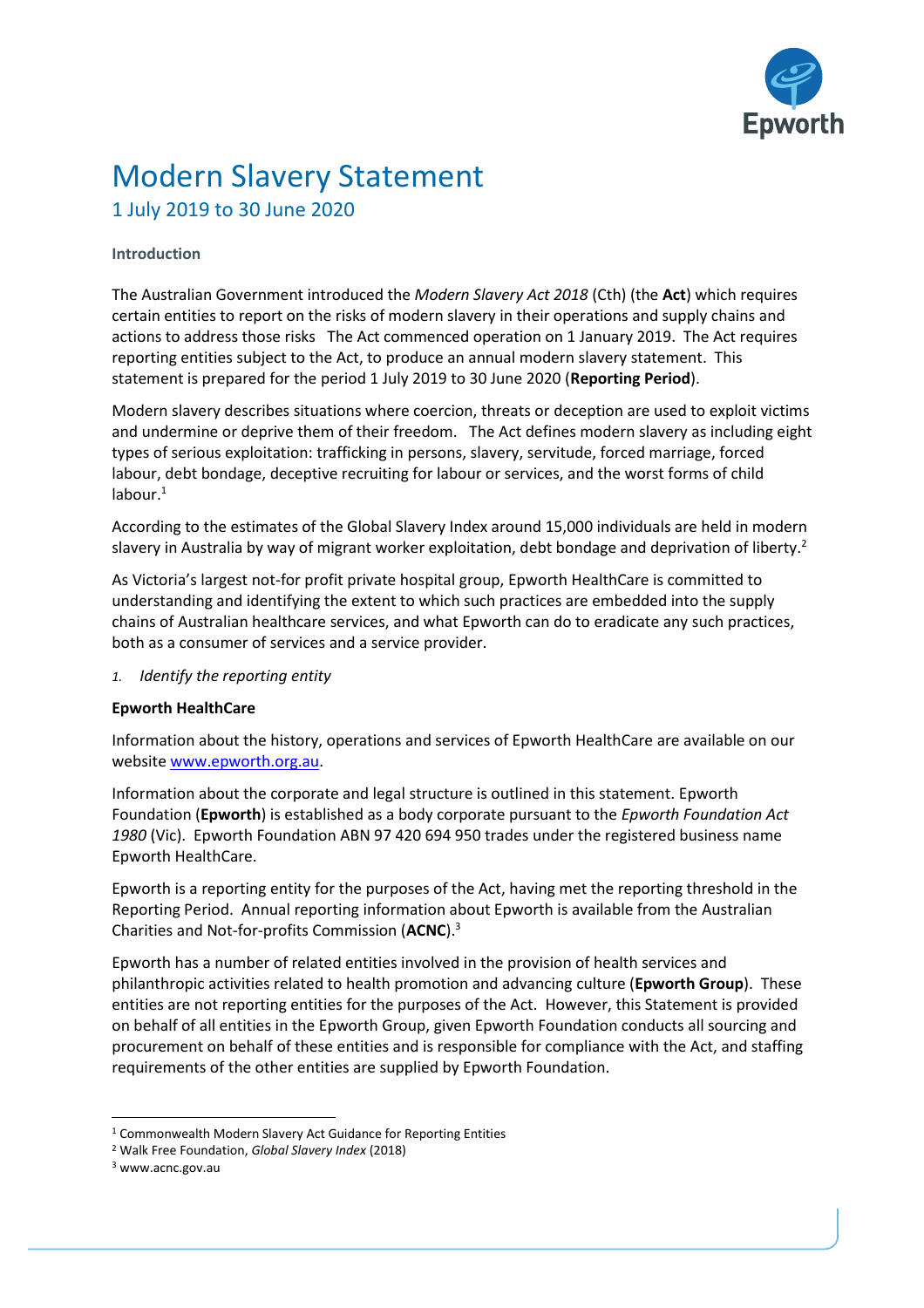

To the extent that this statement outlines activities conducted by Epworth, those activities have been conducted by Epworth on its own behalf and on behalf of the entities listed below, unless expressly stated otherwise. Accordingly, other entities in the Epworth Group are reporting on a voluntary basis.

# • **Epworth Medical Foundation Limited ABN 59 135 483 055 (EMF)**

Epworth Foundation is the sole member of EMF, a public company limited by guarantee and registered with the ACNC as a health promotion charity.

During the Reporting Period and as at the date of this statement EMF's principal activity is to promote the prevention or control of diseases in human beings by raising funds to provide Epworth's patients with the best possible facilities, equipment, surgical expertise and access to research.

## • **Epworth Arts Foundation Limited ABN 62 606 612 220 (EAFL)**

Epworth Foundation is the sole member of EAFL, a public company limited by guarantee and registered as a charity for the purposes of advancing culture with the ACNC.

During the Reporting Period and as at the date of this statement EAFL receives donated art works (Collection) via the Australian Government's Cultural Gift's Program.

## • **Epworth Clarendon Ltd ABN 32 141 881 129 (Epworth Clarendon)**

Epworth Foundation is the sole member of Epworth Clarendon, a public company limited by guarantee.

During the Reporting Period Epworth Clarendon held the head lease of hospital premises located at 166 Clarendon Street, East Melbourne, Victoria known as Epworth Freemasons.

## • **Epworth Medical Imaging Pty Ltd ABN 93 166 479 116 (EMI)**

EMI is a proprietary limited company, jointly controlled by Epworth Foundation with Sonic Imaging Pty Ltd ABN 12 094 953 349.

During the Reporting Period and as at the date of this statement, EMI operates group medical imaging services under the registered business name Epworth Medical Imaging.

*2. The entity's structure, operations and supply chain*

## **Epworth's structure, operations and supply chain**

Epworth operates across a number of private hospitals in Victoria, Australia including:

- Epworth Brighton
- Epworth Camberwell
- Epworth Cliveden
- Epworth Eastern
- Epworth Freemasons
- Epworth Geelong
- Epworth Hawthorn
- Epworth Richmond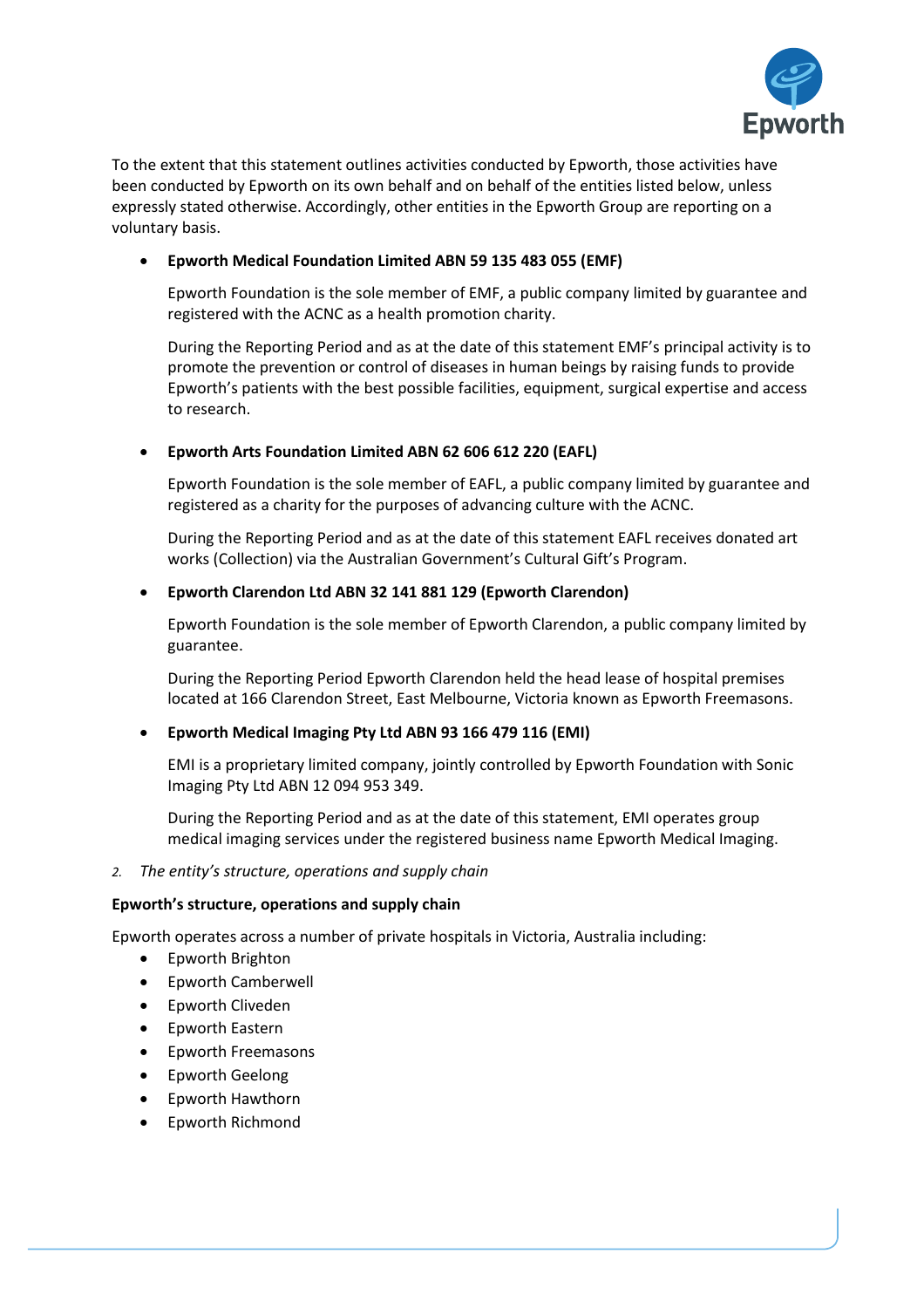

These facilities provide a range of private hospital and health services, outlined on our website [www.epworth.org.au.](http://www.epworth.org.au/) Epworth is also the facility manager of the South West Regional Cancer Centre on behalf of the State of Victoria, operates a transitional living rehabilitation centre in Thornbury and conducts a number of medical consulting suite facilities across south-east Melbourne.

To support its various health care and hospital operations, Epworth engages 7,138 staff, comprising an employed and contracted workforce, and it's supply chains consists of approximately 3,700 suppliers across a diverse range of industries. Our suppliers (and suppliers to our suppliers) are primarily located in Australia, but also in countries including Belarus, Canada, China, Costa Rica, Czech Republic, Dominican Republic, France, India, Ireland, Japan, Malaysia, Mexico, Poland, Slovakia, Sweden, Switzerland, Taiwan, Tunisia, UK and the US. Many of these countries have publicised records of modern slavery particularly, in those countries where the rule of law is low and low cost and migrant labour are the norm.

Given the range of inputs into the provision of health care services, Epworth has a vast supply chain that includes the purchase of products and services required for the delivery of hospital operations. In addition to those hospital specific products and services, Epworth procures goods and services related to a range of business functions including office and corporate administration, building and construction, engineering, labour hire, security, cleaning, catering, information technology infrastructure and uniforms.

*3. Risk of modern slavery practices in the entity's operations and supply chain and any entities owned or controlled by the reporting entity*

## **Risks of modern slavery practices in Epworth's operations and supply chains**

The risks of modern slavery for Epworth arise through its supply chains particularly for products and services sourced in Australia or overseas and extending beyond direct suppliers. For example, where a supplier of products exploits labour or creates unrealistic cost targets that can only be met with exploited labour, this constitutes modern slavery.

The greatest area of risk by product type is sourcing medical goods that are associated with risks to labour and human rights, whether concerning gloves, surgical instruments, garments or electronic goods. Most medical equipment is sourced from Asia.

The most significant area of modern slavery risk by geography for Epworth is the manufacture of products, or product components, sourced overseas. This equates to our top 500 suppliers.

*4. Actions taken to assess and address modern slavery risks, including due diligence and remediation processes*

## **Assessing and addressing modern slavery risks**

Epworth is committed to an action plan to reduce the prevalence of modern slavery in its supply chains. This commitment extends to working with its suppliers to identify products manufactured in countries where modern slavery is a recognised or emerging risk.

During the period 1 July 2019 to 30 June 2020 Epworth commenced its preparatory work to establish a framework to mitigate modern slavery risks. The following specific measures were undertaken:

# • *Supplier Audit*

Epworth compiled a database of its top tier suppliers of medical equipment by spend including country of manufacture of goods. This data allowed Epworth to initially assess the potential modern slavery risks in its operations and supply chains with emphasis on high risk geographical locations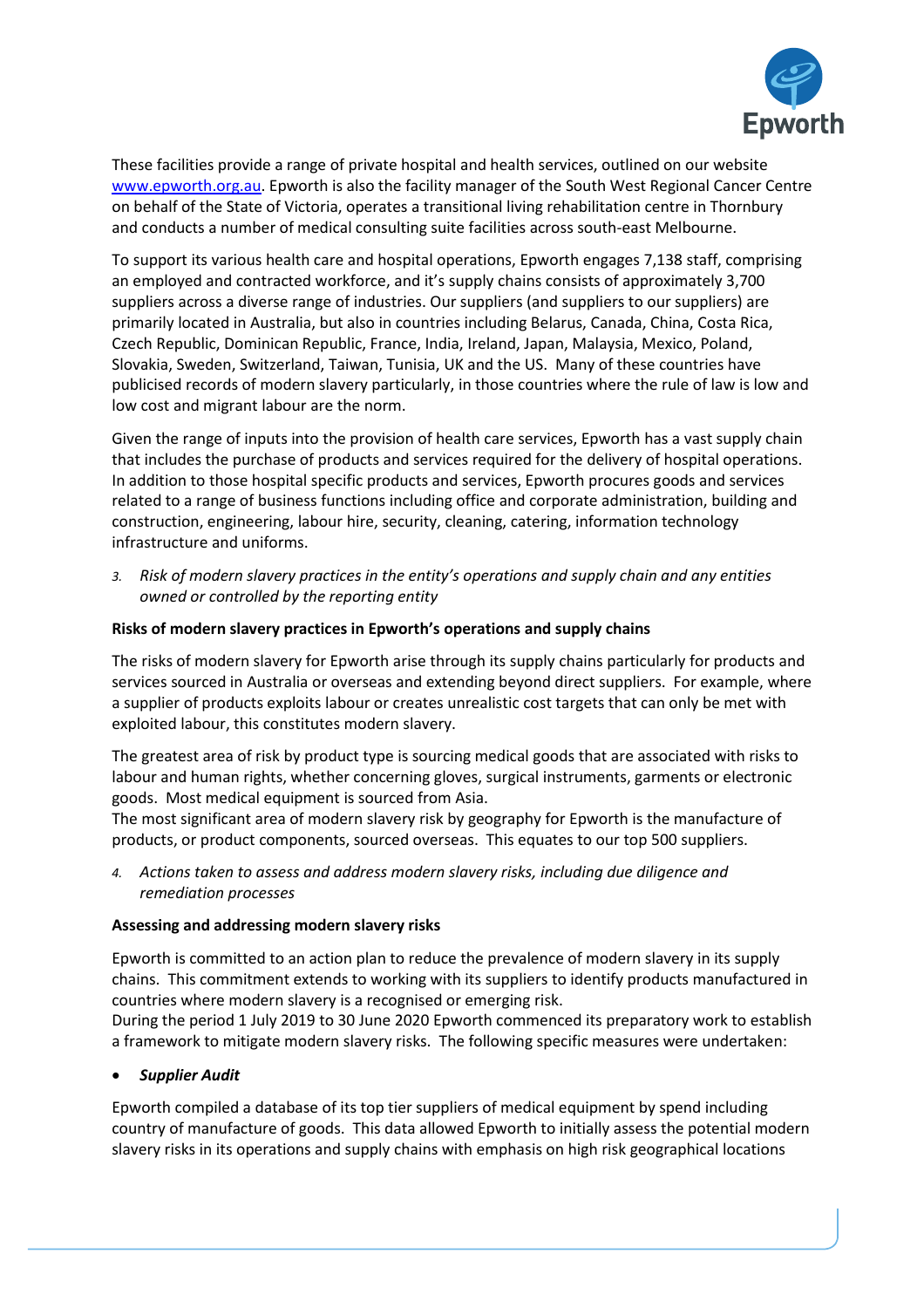

and business transactions. This comprehensive database allows Epworth to conduct further due diligence on local and global supply chains and highlights the suppliers that it needs to engage with to assess whether Epworth is being complicit in the modern slavery trade.

## • *Documentation development*

Epworth developed and revised its procurement documentation to ensure: compliance with the Act from its suppliers; identify suppliers where the risk of modern slavery is high; and otherwise identify areas of risk in its procurement practises.

Epworth recognises that its suppliers are in the preliminary stages of modern slavery risk identification. In order to establish open and transparent supplier relationships, Epworth developed a supplier questionnaire with the objective of improving supplier awareness of modern slavery. The supplier questionnaires are to be sent during the course of the 2020/21 reporting period.

Epworth revised its tender templates to ensure that all future tender and sourcing activities require our suppliers to Epworth demonstrate their compliance with the mandatory evaluation criteria and to ensure that there are efforts being made to ensure equitable labour conditions in supply chains.

Epworth updated its procurement agreement templates to include obligations on suppliers to continuously monitor and report on modern slavery within its organisation and supply chain and to report to Epworth on the steps it is taking towards compliance with the mandatory evaluation criteria.

During the Reporting Period Epworth did not establish any remediation processes focused solely on modern slavery. As an organisation Epworth values and observes all laws regarding corporate social responsibility, environmental and workplace safety protection and staff inclusion and diversity. Epworth has a whistle-blower policy and protocol for receiving anonymous disclosures under the policy, and it is proposed to extend these processes and the scope of protected disclosures under the policy to include anonymous reporting of suspected modern slavery practices in Epworth's supply chain.

# *5. How the entity assesses the effectiveness of its actions*

## **Assessment of the effectiveness of our actions to address modern slavery**

During the period 1 July 2019 to 30 June 2020 Epworth committed to a program of generating awareness via a high-level audit of suppliers and preparing documentation to set the framework for identifying modern slavery risks in its supply chains.

Epworth's actions need to go further before providing any meaningful commentary on the effectiveness of our preliminary actions. Epworth will be guided by engagement with existing suppliers in amending our agreements to include modern slavery compliance obligations and on reviewing completed supplier questionnaires in the development of its future action plan. This process will provide Epworth with an opportunity to commence a dialogue with suppliers and to understand which suppliers are aware of and/or required to comply with the Act, how suppliers are currently responding to combatting modern slavery practices and which suppliers Epworth will need to engage further with based on a higher level of identified risk.